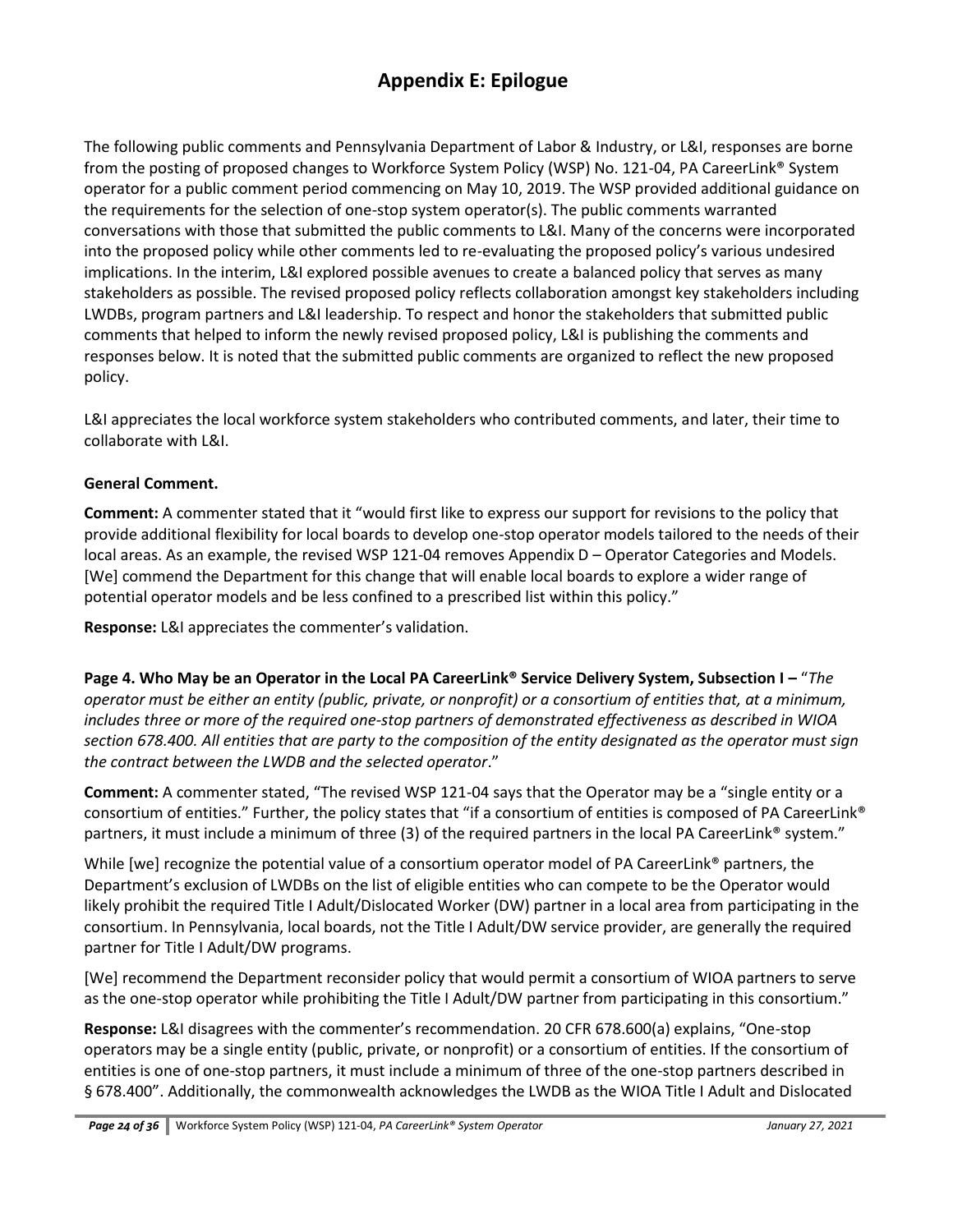Worker programs' required partner, as such, the LWDB Chair, LWDB member or a designated proxy may represent the programs. No change was made to this portion of the policy.

### **Page 4. Who May be an operator in the Local PA CareerLink® Service Delivery System, Subsection III – "The** *types of entities that may be an operator include…."*

**Comment:** A commenter wrote, "The revised WSP 121-04 states "Local workforce development boards…are not eligible to be an Operator." However, per WIOA Final Rule § 679.410, the local board may be selected as a onestop operator through sole source procurement or through successful competition, noting that "the chief elected official in the local area and the Governor must agree to the selection". Circumstances exist in which this type of operator model could be cost-effective and reduce administrative burden within one-stop centers. Such a model may also make the most sense for workforce areas with a limited number of entities competing to be the operator.

While [we] recognize such requirements are not imposed arbitrarily, setting broad restrictions on one-stop operator procurement hampers the ability of local boards to explore or pilot different program models that make the most sense for their unique workforce area. [We] also understand that decisions to implement such models should be made in cooperation and with the approval of the Governor and our local elected officials. Though potential conflict of interest risks may exist in situations where the local board serves as the Operator, federal guidance also affirms that these challenges can be resolved. TEGL 15-16 says, "When the entity serving as the one-stop operator is also serving in a different role within the one-stop delivery system (as, for example, when a Local WDB serves as the one-stop operator), the one-stop operator may perform some or all of these functions, but only if it has established sufficient firewalls and conflict of interest policies and procedures."

[We] recommend that, rather than prohibiting local boards from competing to be the one-stop operator in all instances, the Department should engage local boards in a process to establish the criteria, firewalls, and conflict of interest procedures that must be in place prior to approving this model."

**Response:** L&I concluded allowing the LWDB to bid on the operator role and perform the role if selected as a result of the procurement is a lawful activity under WIOA. The practice had not been permitted to date due to repeated conflict of interest and internal control concerns that have taken place. Additionally, some PA CareerLink® partners are of the belief that local workforce delivery systems as a whole, and the partners in particular, would not be served well if the LWDB were to be the operator. Despite these concerns, L&I has put into place an avenue for a LWDB to bid upon, and to serve, as an operator. L&I has revised multiple sections of the proposed operator policy accordingly. In addition, *Appendix C: Workforce Delivery System Committee* and *Appendix D: Local Board as One-Stop Operator* were added to provide additional guidance and technical assistance in the event a LWDB considers bidding for the operator role and if selected perform suitably as the operator.

### **Page 5. Who May be an Operator in the Local PA CareerLink® Service Delivery System, Subsection IV** –

*"Workforce development system structure exception requirements apply to any eligible entity (i.e., LWDB, county entity, commission or corporation) that has been, or will be, selected to perform more than one (1) of the following administrative or programmatic functions: LWDB, local area or planning region fiscal agent, staff to the LWDB, operator, or direct provider of workforce-related services or activities. Refer to L&I's Local Governance Policy WSP No. 02-2015 for additional guidance if a workforce development system structural issueoccurs*."

**Comment:** A commenter wrote, upon "reviewing WSP No. 02-2015, December 18, 2015 page 5 F.2. "the chief elected official(s), in collaboration with the local workforce development board, must submit a written request for a structure exception to the Department. This must happen every two years in conjunction with the

*Page 25 of 36* Workforce System Policy (WSP) 121-04, *PA CareerLink® System Operator January 27, 2021*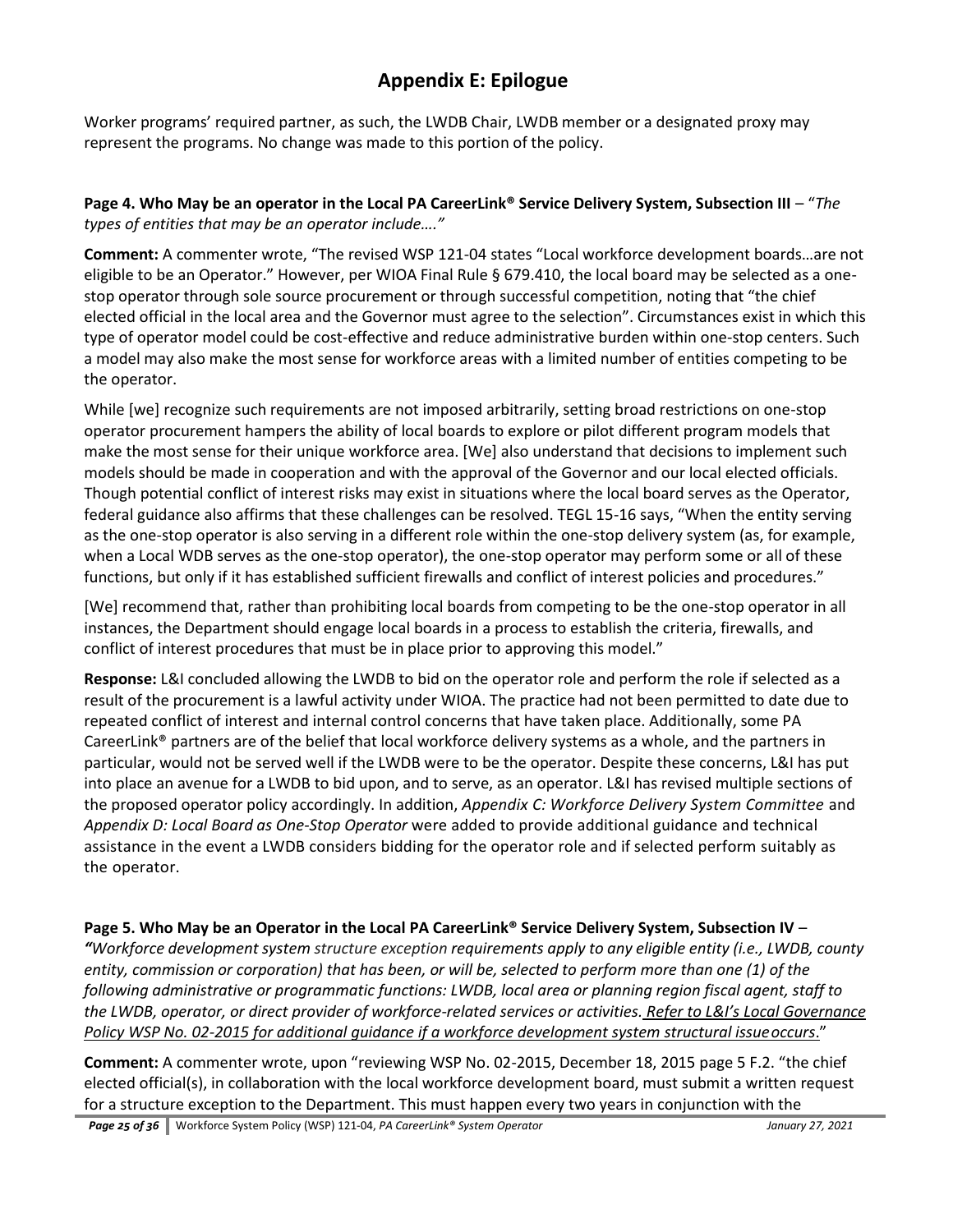development of the Local Plan or Local Plan modification." Does a separate request need to be submitted by the CEO & the WDB when the structure exemption is fully described in the local plan (submitted every four years) or as modified (every two years)?"

**Response:** Despite being described in the WIOA local plan, a local workforce development area, or LWDA, desiring a structural exception must provide the commonwealth a separate request if the exception is active. The commonwealth requires a separate written request for a workforce development system structure exemption for different reasons. Most importantly, specific terms and conditions are created and memorialized during the negotiation between L&I and the requesting LWDA. It is through the separate request that the commonwealth and LWDA can review for potential modification the aforementioned terms and conditions. *Local Governance Policy WSP No. 02-2015* provides detailed guidance for the necessity of a structural exception as well as instruction for its attainment. As a condition of maintaining the structural exception, the LWDA CEO and LWDB agree to communicate to stakeholders the existence of a structural exception, what the exception permits and how the LWDA is composed by way of an organizational chart through the WIOA local plan; detailed terms and conditions are not communicated.

**Page 6. Roles, Responsibilities and Limitations of the Operator, Subsection II. Additional Role(s), B) Additional Role- Managing PA CareerLink® Service Delivery Operations {formerly paragraph 4—but was removed}** – "*If the one-stop center is assigned an on-site center manager then the operator's functional supervision role is assumed by the one-stop center manager; or if deemed required by the operator and local board, a temporary on-site center manager assumes the functional supervision role. The individual serving as an on-site center manager must have the respect of the program partners. If a majority of the partners that are party to the MOU deem the individual selected to be the on-site center manager unacceptable the local board and the operator must mutually select another individual*."

**Comment:** A commenter stated, "Not all partners contribute equally to the shared costs of the (PA) CareerLink® and therefore a simple "majority rule" does not reflect the level of commitment of the various partners. We strongly believe that this oversight responsibility should be a local board decision based on input from all partners. Such local oversight is a major function of Local Workforce Development Boards. This responsibility should be a local board decision based on input from all partners. Language to this effect should be included in all related agreements, including the MOU."

**Response:** L&I agrees with the commenter's statement that LWDBs are tasked the oversight function for the local area workforce delivery system, hence, the one-stop operator as well [see 20 CFR 679.370(i)]. L&I further agrees that the LWDB should make decisions based, in part, from input from the partners and language to this effect should be included in the MOU. L&I has removed policy language that would have granted partners the ability to require the LWDB and operator to replace an on-site center manager.

It should be noted that L&I disagrees with commenter's argument that one-stop partners are not equal, or a partner's funding contribution should equate to a partner's scale of accommodation given. The one-stop partners [see 20 CFR 678.400 through 678.410] are signatories to the MOU [see 20 CFR 678.500]. Partners contribute to one-stop infrastructure funding and shared costs [see 20 CFR 678.755 and 760] in a manner consistent to each partner in proportion to its use of the one-stop center, relative to benefits received, and as delineated in the MOU. In other words, equality is based on a partner's contribution relative to its proportionate use and relative benefit derived from the local area's one-stop system; not the overall amount a partner contributes. It is recognized that some program partners are more active in the one-stop center and contribute greater funds; however, all one-stop program partners are considered equal as each partner provides appropriate contributions accordingly.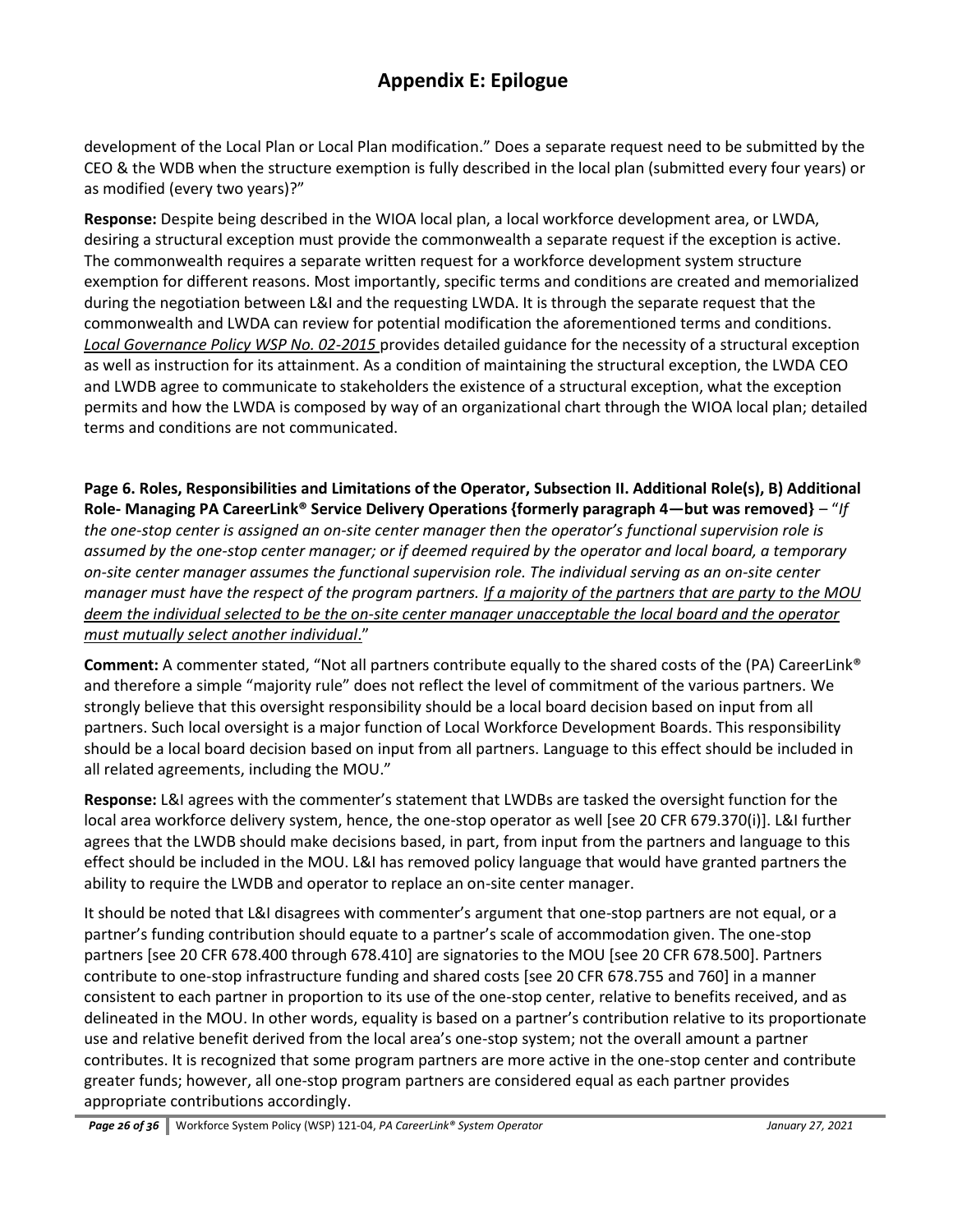#### **Page 7. Roles, Responsibilities and Limitations of the Operator, Subsection III. Responsibilities of the Operator, Administration.**

**Comment:** Regarding the third bullet, a commenter requested, "please define *annual one-stop center operation plan*."

**Response:** L&I once maintained a one-stop certification policy that included many elements that are no longer articulated in the current one-stop certification policy. One of those eliminated elements was the creation and maintenance of a one-stop center operation plan. It is still considered a best practice for the operator, in concert with the partners, service providers and other stakeholders, to develop and maintain a one-stop center operational plan. The proposed operator policy has been revised to read: "*Develops procedures for one-stop service location operations in partnership with stakeholders.*"

**Comment:** The fifth bullet, *"Negotiates with Partners and service providers regarding expenses related to space, occupancy, shared costs and other costs associated with the Operator and one-stop delivery system."* A commenter suggested, "Wouldn't such negotiations be conducted by the WDB's fiscal agent, not the Operator?"

**Response:** L&I appreciates the commenter's clarifying question. The proposed operator policy lists many additional responsibilities the operator may be tasked with by the LWDB. The LWDB is responsible for the development, negotiation and maintenance of the MOU. It is recognized LWDBs rely upon the expertise of the local board staff, and if designated, the fiscal agent, to assist in the MOU process. Operators are uniquely situated to assist the LWDB during the MOU process due in large part to the fact that the operator coordinates the one-stop partners and service providers program services. The operator's knowledge and expertise goes beyond the coordination of program services. Pertaining to one-stop center space, occupancy, shared and other costs the operator is a valuable resource for the LWDB when it is engaged in the MOU process. Many LWDBs have tasked the operator to be involved in the MOU process, including negotiating directly with partners. In light of this comment, L&I has edited the proposed policy for greater clarity: "*In concert with the LWDB and/or assigned local area staff, negotiates with partners and service providers regarding expenses related to space, occupancy, shared costs and other costs associated with the operator and one-stop delivery system*".

### **Page 7. Roles, Responsibilities and Limitations of the Operator, Subsection III. Responsibilities of the Operator, Coordination.**

**Comment:** The ninth bullet, *"Insures that an effective customer referral mechanism is in place and monitors usage"*. A commenter inquired, "How is the Operator to monitor referrals from OVR and Title II when they are not using the CWDS referral system?"

**Response:** L&I thanks the commenter for this question. The proposed operator policy lists many additional responsibilities the operator may be tasked with by the LWDB. The operator's lawful mandatory role is the coordination of one-stop program services. The commenter identifies the commonwealth's public workforce development system of record (i.e. CWDS) and its customer referral function; the commenter also specifies some partners do not employ the customer referral function. L&I acknowledges some partners are unable to use the referral function for various reasons such as a limitation in the program's authorizing language or the requirement to employ a different system of record. Nonetheless, the operator is tasked with the responsibility for on-going and daily one-stop center operations; this responsibility includes ensuring that customers receive seamless program services to the best ability of all concerned. Seamless program services is best achieved